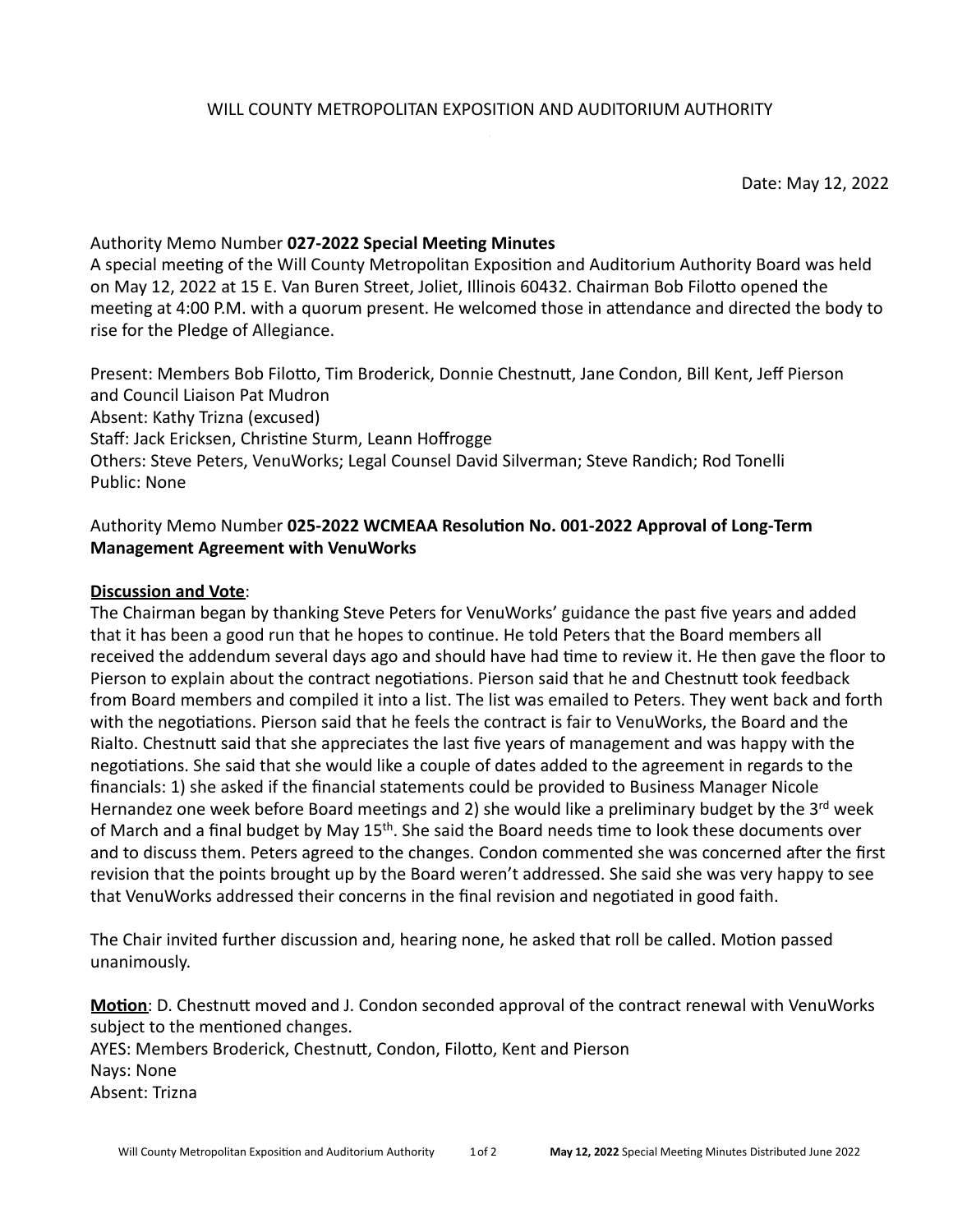## Authority Memo Number 026-2022 Discussion of Use of Tax Credits to Leverage Capital Dollars

## **Discussion**:

The Chairman told the Board that they are once again looking at using federal and state tax credits to add dollars to the pool for capital improvements since they have received the \$5 million grant. He said he is learning that this is a complex process which needs serious consideration. There are many steps to take and it will take a minimum of 10 months before even beginning a project but in reality it is probably 18-36 months. Using the tax credits could provide an additional 20-28% to the grant money. Rod Tonelli, Interim Economic Development Director for the City of Joliet, told the Board that they would not be able to start any project during this process because they would run the risk of being taken off the historic tax register. They would not be able to begin the bathroom renovations. Filotto said that the Board would have to look into whether the Rialto would run the risk of losing the grant money if it is not spent in the near future. Tonelli said a group from the Rialto had met with development company J. Jeffers in the summer of 2021. Brian Loftin from J. Jeffers ran through the numbers and did not think it would work even with the historic tax credits. Now that there is a new source of capital from the grant, he contacted J. Jeffers again. The math looks like there is a path forward. He told the Board there may not be another opportunity like this again to get the building fully functional. He asked if the Board would be willing to take a pause and let the consultant take a look at the numbers. The development of the building would unlikely be for office space as there is too much vacant space already in downtown Joliet but there is a need for downtown residential space. Filotto said that he looked at the J. Jeffers website and found out that they were a 40 year old firm located in Philadelphia with offices in two other locations. They have used historic tax credits on 1700 projects. He wanted to see the numbers but was told there was no place to find them. Chestnutt asked if there would be a cost to the Rialto to do this. Tonelli said yes that the Board would need to hire a historic tax consultant and do a scan of the building which would be about \$15,000-\$20,000 plus consultant fees, accounting fees, legal fees and follow-up fees. Chestnutt asked what the timeframe for this process would be. Tonelli said there were four phases: Phase 1 would take about 60 days; Phase 2 consists of drawing up plans and submitting them for approval which would be 4-6 months; Phase 3 is the construction phase; and Phase 4 is the close-out phase which would verify that the work was done and submitting expenses for the project. Silverman said that delays in spending the grant money could put it at risk as it is subject to appropriation and re-appropriation. He said the State is pushing to have the money spent as it was meant to stimulate the local economy. There is no guarantee that it would be there in the future. Tonelli said that J. Jeffers estimated the entire process should be 18-24 months until completion. The Board was skeptical of the time frame. Ericksen said the Board cannot lose sight of how desperately the building needs a new roof. Kent asked if the Board could still move forward with getting a quote on the sprinklers. Silverman said the Board probably would not hire the consultant until July. Mudron said the City is asking about the status of the sprinkler system and the roof. He also told the Board that the City is concerned that the building is undervalued on the appraisal for the insurance. They think that a better appraisal should be done on the theatre. Peters asked if there was a way to get a sign-off on the projects that would not cancel out the historic tax credits. Tonelli said that that Heritage Consultants was referred to him and they would be the ones to answer the next round of questions. Filotto said that by proceeding with the projects, the issue then becomes again that there may not be enough money to seek the tax credits. Tonelli said there was reason to keep talking as there are more questions than answers.

Filotto told the Board that there was one last thing to discuss. He said there were 15 people interviewed for the Executive Director's position at the Rialto. It was narrowed down to three applicants. One had